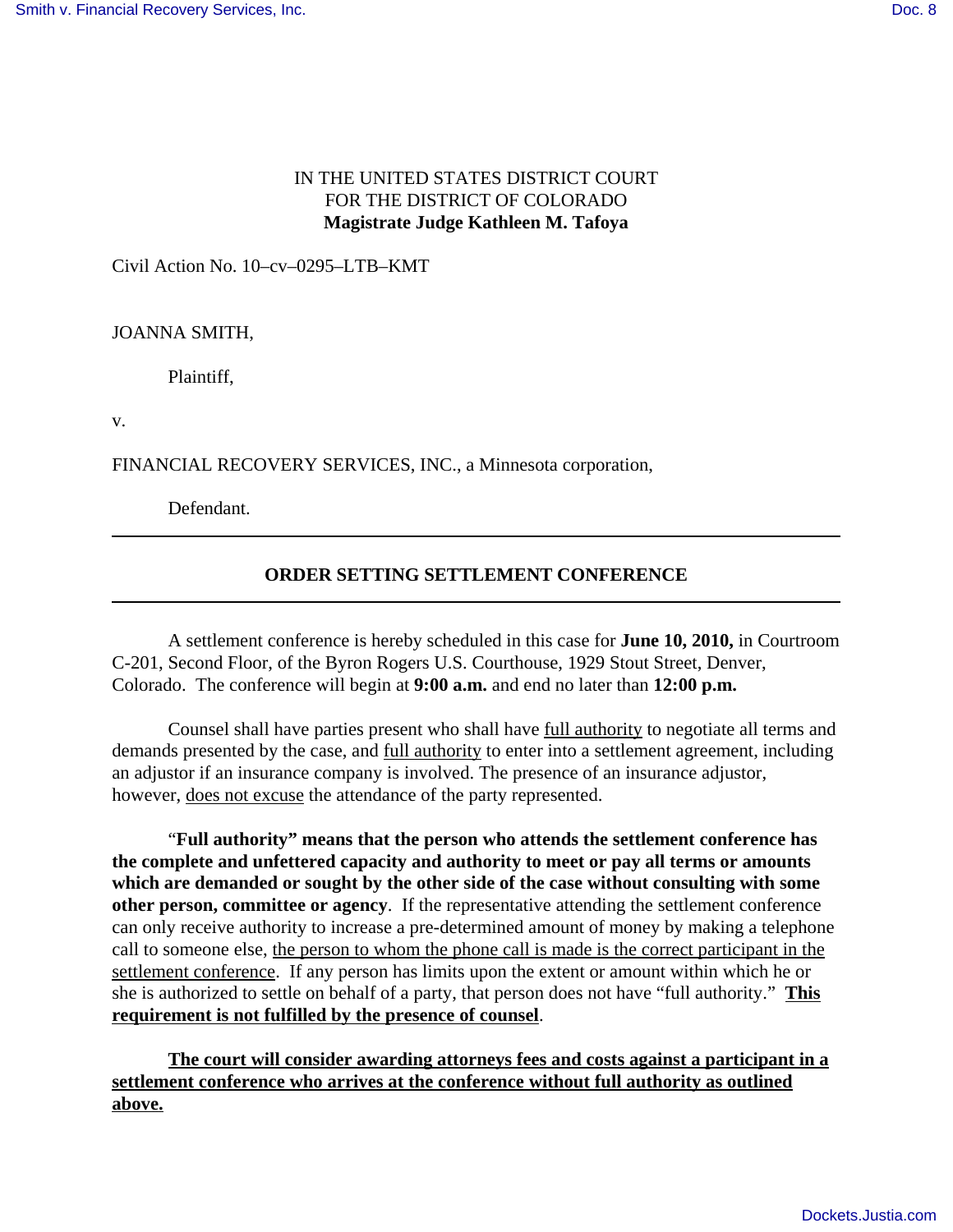No party shall be permitted to participate in the settlement conference by telephone, unless that party has obtained leave of court following the filing of an appropriate motion no later than five business days prior to the settlement conference date. Such requests are not favored by the court.

No person is ever required to settle a case on any particular terms or amounts. However, again, if any person attends the settlement conference without full authority, and the case fails to settle, that party may be ordered to pay the attorney's fees and costs for the other side.

In order that productive settlement discussions can be held, counsel shall prepare and submit **two** settlement documents: one to be submitted to the other party or parties, and one Confidential Settlement Statement to be submitted by e-mail only to Magistrate Judge Tafoya. The documents which are presented to opposing counsel shall contain an overview of the case from the presenter's point of view, shall summarize the evidence which support that side's claims, and may present a demand or offer. These documents should be intended to persuade the clients and counsel on the other side.

The Confidential Settlement Statement prepared for and presented to Magistrate Judge Tafoya should contain the following information:

- 1. A summary of the evidence, including:
	- a. a *numbered list* of the known significant disputed issues of fact; and
	- b. a *numbered list* of the known significant disputed legal issues.
- 2. A candid assessment of the case from the presenter's point of view.
- 3. Remarks toward any perceived weaknesses in the case.
- 4. An *accurate and complete* history of settlement negotiations, including dates, if known, and amounts of demands and offers.
- 5. A computation of damages, including the theory of calculation and any legal limitations on damages, and a demand or offer each client will accept or pay in settlement *(including any essential non-economic terms)*.
- 6. Any observations or additional information which would be helpful to Magistrate Judge Tafoya in assisting the parties to negotiate a settlement.